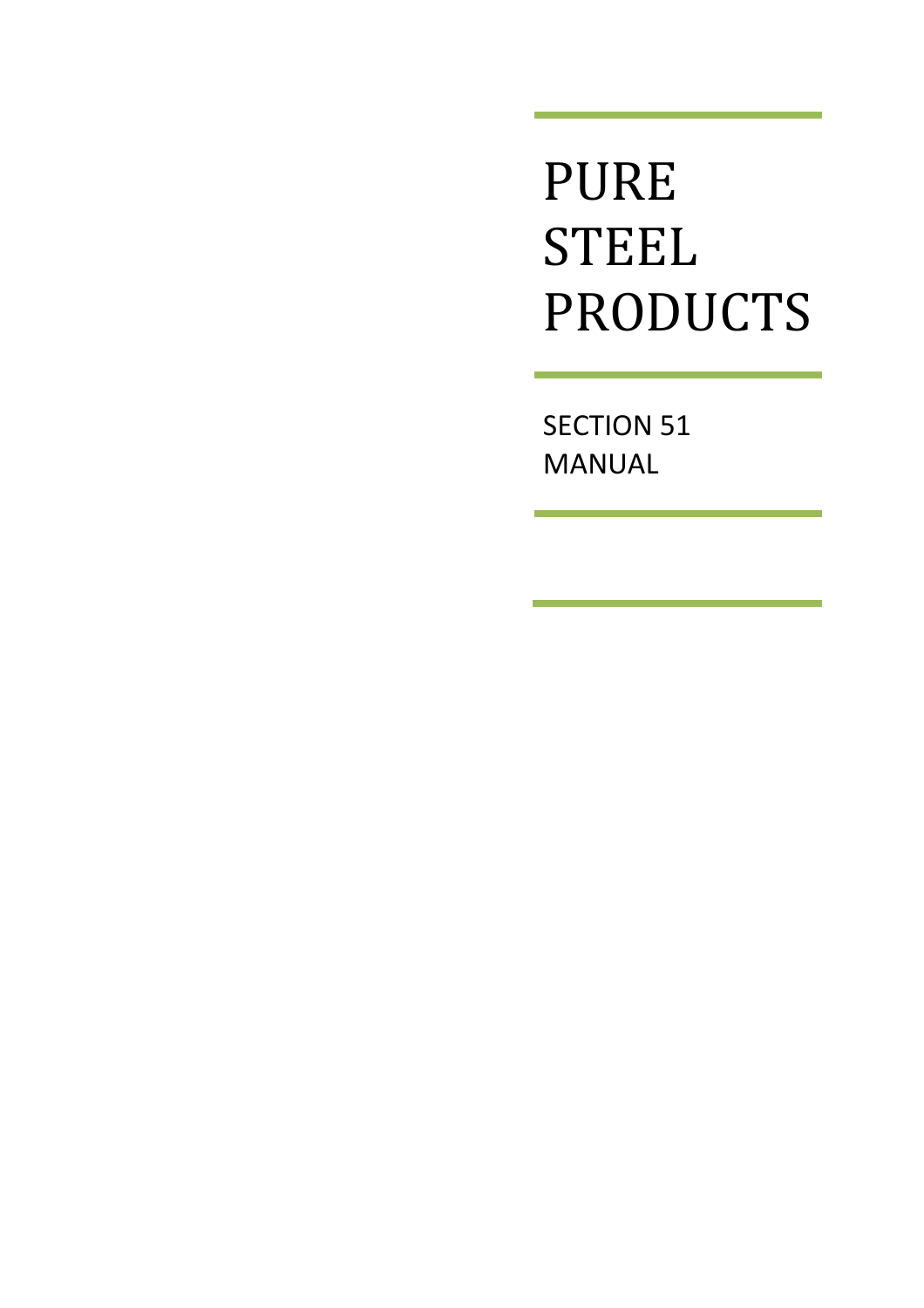## **TABLE OF CONTENTS**

| • Introduction                                    | $\overline{2}$ |
|---------------------------------------------------|----------------|
| • Business Details                                | 2              |
| • Description of Guide                            | 2              |
| • Latest notice in terms of section $52(2)$       | 3              |
| • Records available in terms of other legislation | 3              |
| • Subject and categories of records held          | 4              |
| • Details on how to make a request for access     | 5              |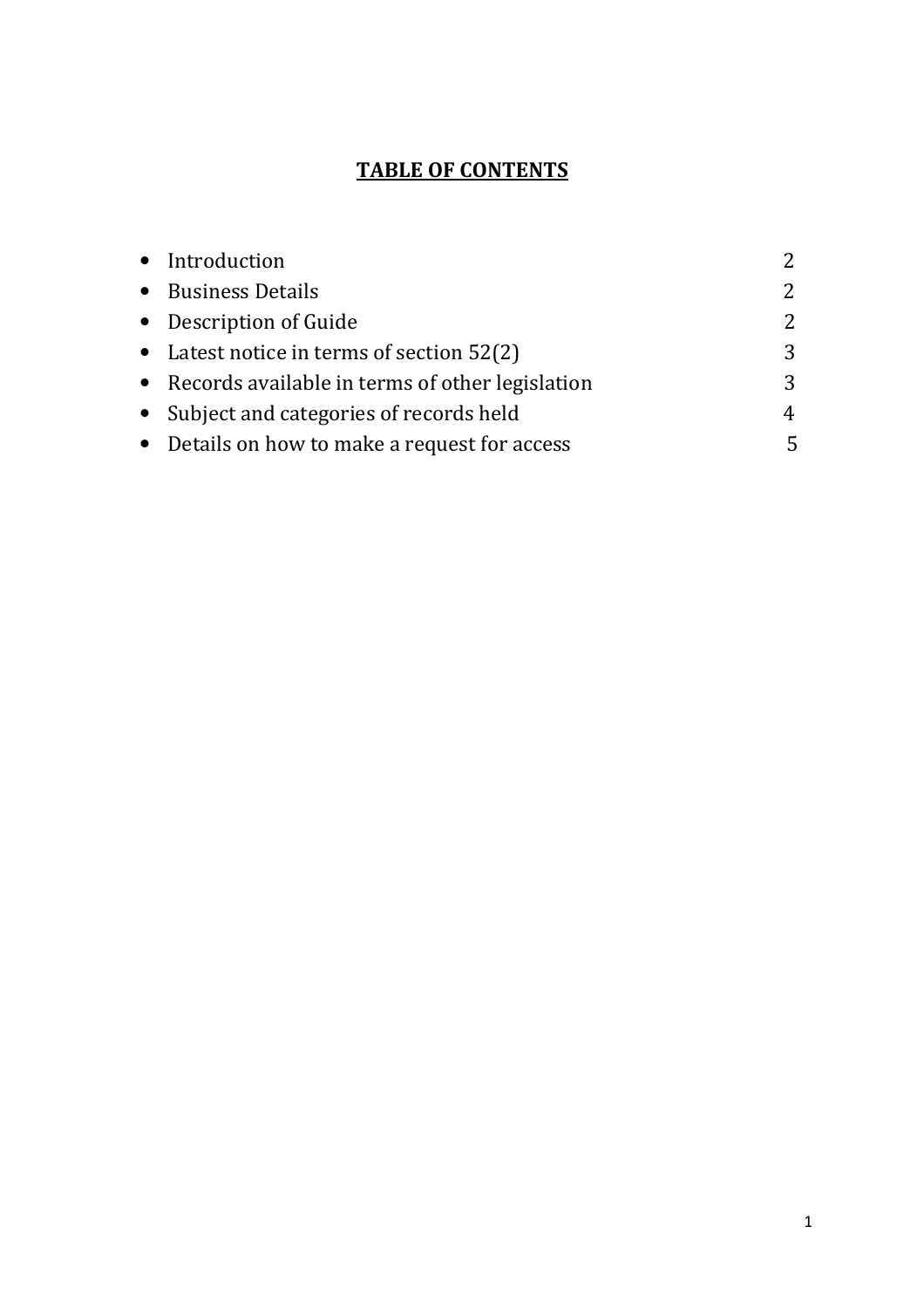### **INTRODUCTION**

The Promotion of Access to Information Act No. 2 of 2000 ("the Act") came into operation on 23 November 2001. Section 51 of this Act requires that we as a private body compile manual giving information to the public regarding the procedure to be followed in requesting information from us for the purpose of exercising or protecting rights

### **BUSINESS DETAILS**

| Name:                       | Pure Steel Products (Pty) Ltd             |
|-----------------------------|-------------------------------------------|
| <b>Registration Number:</b> | 1992/006870/07                            |
| Postal Address :            | PO Box 37047, Chempet, 7442               |
| Street Address:             | 56 Killarney Ave, Killarney Gardens, 7441 |
| Tel. No:                    | 021-5561940                               |
| Fax. No:                    | 021-5561909                               |
| E-Mail address:             | info@puresteel.co.za                      |

### **DESCRIPTION OF GUIDE REFERRED TO IN SECTION 10: SECTION**  $51(1)(b)$

A Guide has been compiled in terms of Section 10 of PAIA by the Human Rights Commission. It contains information required by a person wishing to exercise any right, contemplated by PAIA.

The Guide is available for inspection, *inter alia*, at the offices of the Human Rights Commission at 29 Princess of Wales Terrace, cnr York and St. Andrews Street, Parktown and on its website at www. sahrc.org.za.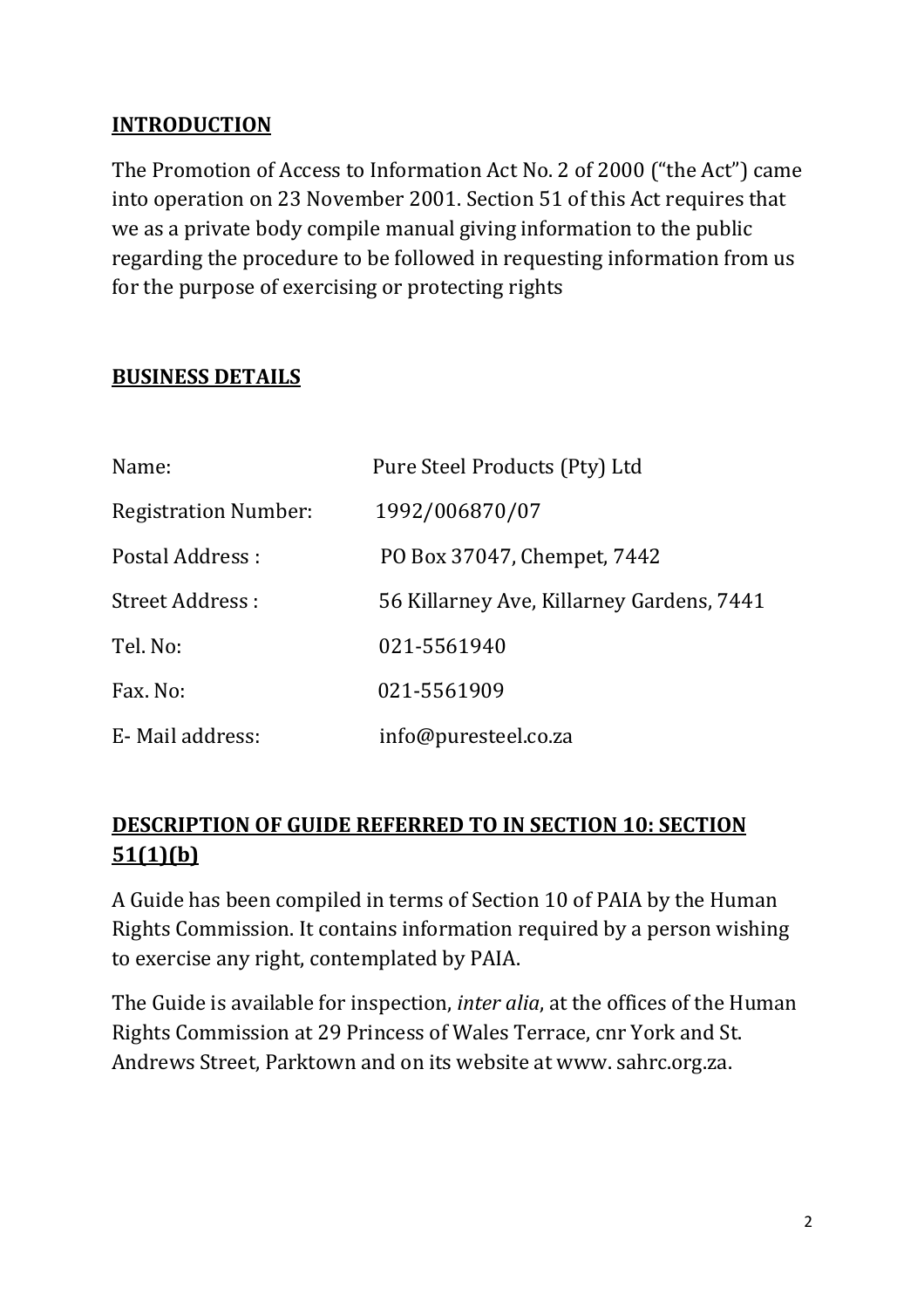## THE LATEST NOTICE IN TERMS OF SECTION 52(2) (IF ANY):

At this stage no notice(s) has/have been published on the categories of records that are automatically available without a person having to request access in terms of PAIA.

# RECORDS AVAILABLE IN TERMS OF OTHER LEGISLATION: SECTION  $51(1)(d)$

Where applicable to our operations, information is also available in terms of certain provisions of the following statutes:

- Labour Relations Act 66 of 1995
- Employment Equity Act 55 of 1998
- Basic Conditions of Employment Act 75 of 1997
- Compensation for Occupational Injuries and Disease Act 130 of 1993
- Companies Act 71 of 2008
- Unemployment Insurance Act 63 of 2001
- Value Added Tax Act 89 of 1991
- Income Tax Act 58 of 1962
- Skills Development Act 9 of 1999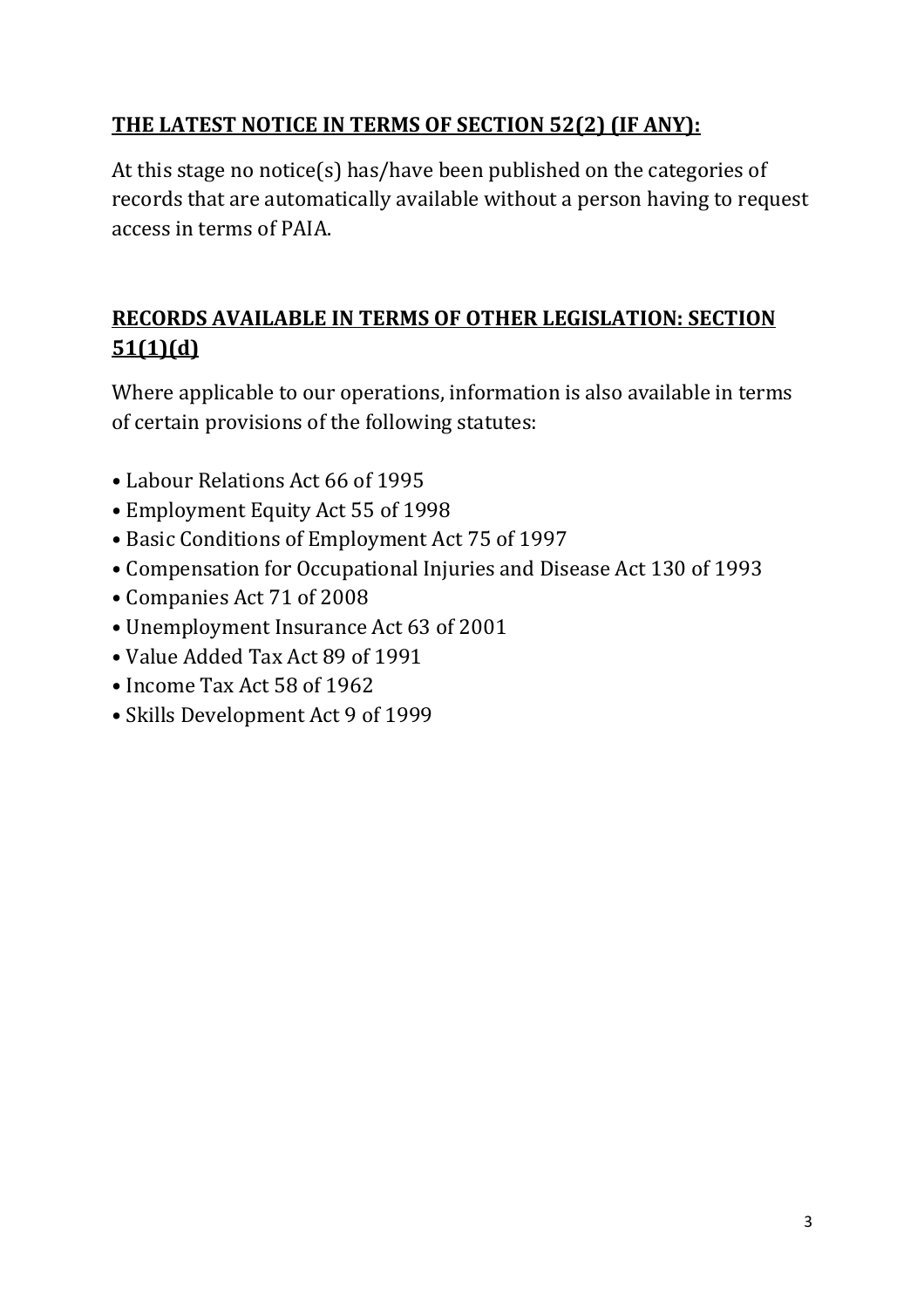### **SUBJECTS AND CATEGORIES OF RECORDS HELD: SECTION 51(1)(e)**

### **1. COMPANIES ACT RECORDS**

- Memorandum & Articles of Association
- Minutes of Directors' & Shareholders' Meetings

### **2. FINANCIAL RECORDS**

- Annual Financial Statements
- Tax Returns
- Accounting Records
- Banking Records
- Asset Register
- Rental Agreements
- Invoices
- PAYE Records
- VAT Records
- SDL Records
- UIF Records
- Workmen's Compensation Records

### **3. PERSONNEL DOCUMENTS AND RECORDS**

- Employment contracts
- Medical Aid Records
- Pension Fund Records
- Salary Records
- Disciplinary Records
- Leave Records
- Training Records